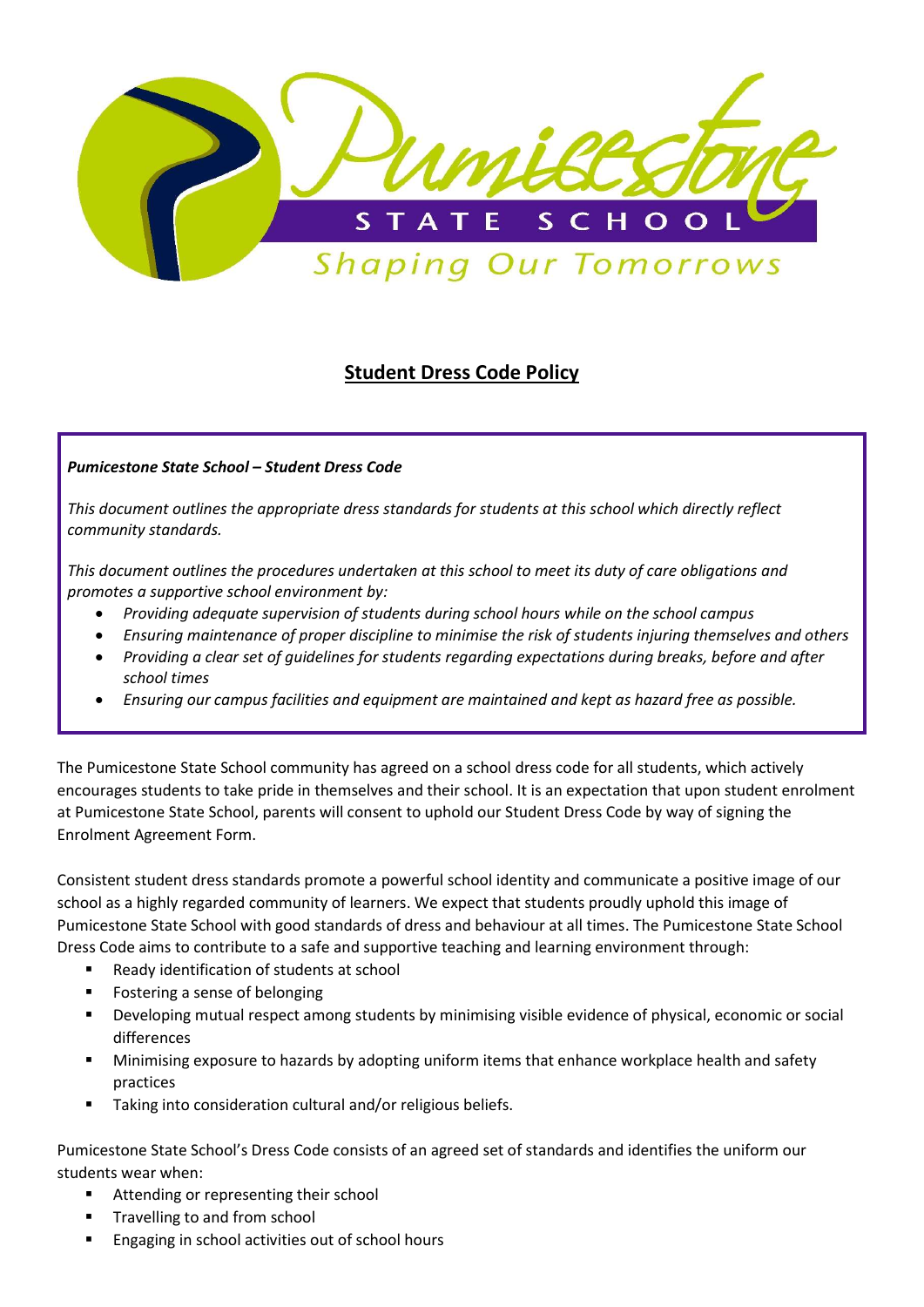At Pumicestone State School the expectation is that each day students:

- Wear one of the agreed Pumicestone State School uniforms as outlined below
- Wear black fully-enclosed shoes with plain black shoelaces. Shoes must be suitable for participation in physical activities every day
- Wear white plain full ankle socks
- Wear the Pumicestone State School hat while engaged in outdoor activities (No Hat, No Play).

## Girls Uniform Options

- **Unisex school polo shirt with Pumicestone State School logo (P-Yr 6)**
- Unisex sport shorts with Pumicestone State School logo, OR, girls sport skort,
- OR plain navy shorts

AND

- Formal blouse with Pumicestone State School logo  $(P Yr 6)$
- Navy skort or skirt

#### Boys Uniform Options

- Unisex school polo shirt with Pumicestone State School logo (P- Yr 6)
- Unisex sport shorts with Pumicestone State School logo
- OR plain navy shorts

AND

- **F** Formal shirt with Pumicestone State School logo
- **Tailored navy shorts**
- **•** OR plain navy shorts

### Sun Safe

School hats must be worn when working or playing outside at all times. No hat No play policy is in effect.

Bikinis are not acceptable wear for swimming or swim-related activities. A one-piece swimming costume or board shorts with a swim shirt is the acceptable choice. UV protective swimwear is recommended. In line with Education Queensland's Sun Safety Strategy, children are required to wear swim shirts for all water activities. If parents are unable to provide a swim shirt, we will allow students to wear a t-shirt instead.

#### **Jewellery**

Students are permitted to wear only the following items:

- A watch excluding watches with photo and cellular ability
- One small plain stud or small plain sleeper of silver or gold in the lower lobe of one or both ears
- **1** small signet ring
- **Medical alert bracelets**
- Religious pendants by request of parent.
- No stick-on or henna tattoos to be worn

#### Hair

Students are to wear their hair in a neat and tidy manner. Hair that is longer than shoulder length is to be tied up neatly in navy, lime or purple hair bands, ribbon or scrunchy. Hair is not to be coloured and styles must be fairly conservative (NO mohawks, tracks, colour) The length of the fringe should not exceed the eyebrows so as not to impede learning or pose a safety risk.

#### Make-Up

No make-up is to be worn to school. Coloured nail polish is not acceptable. No stick-on or henna tattoos to be worn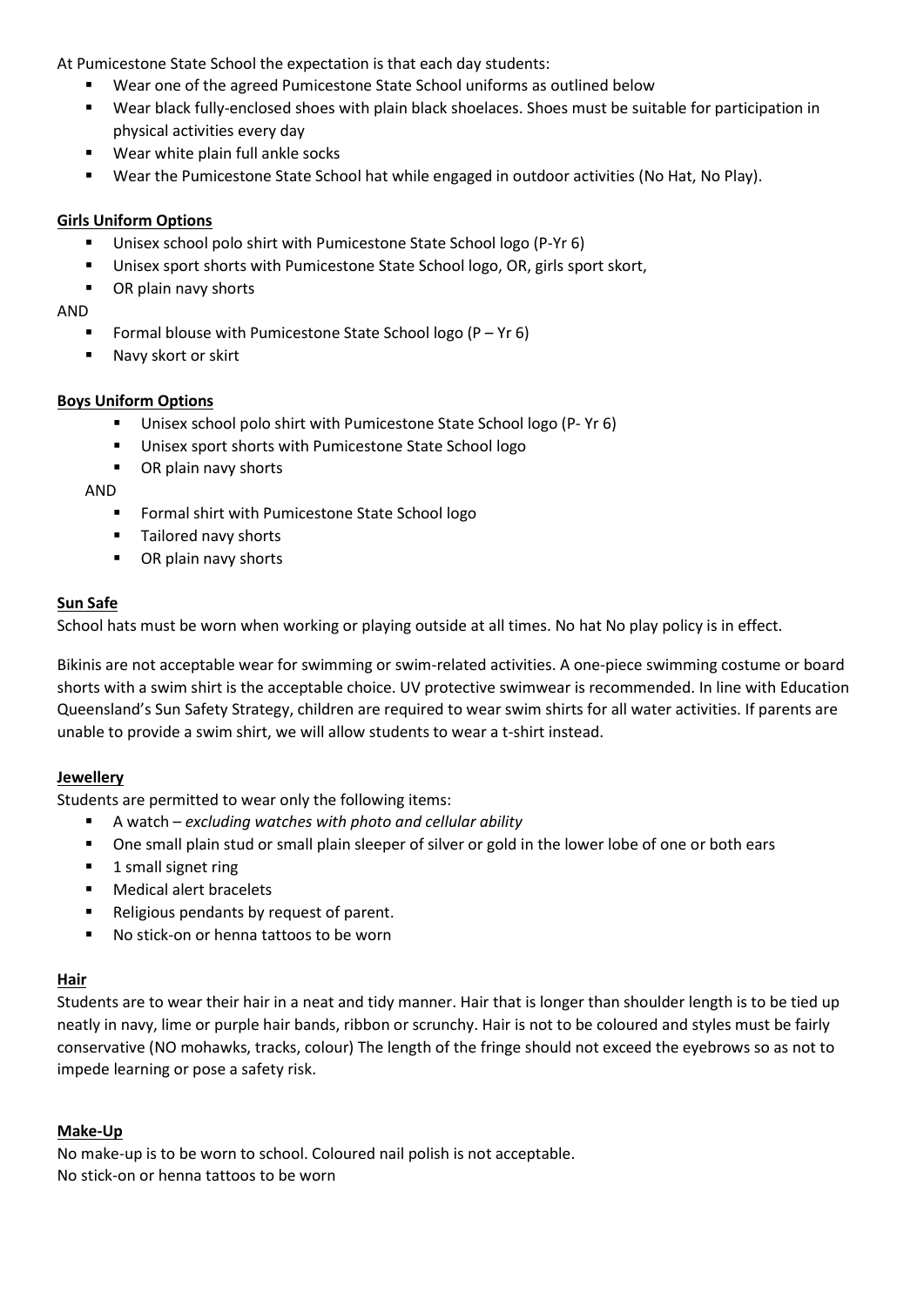# Sports Uniform

Sporting colours were decided by parent vote but the names of the sporting houses will be decided once school has commenced in 2017. This will allow students to have a say in the names.

Navy blue shorts/skorts, black joggers, white ankle socks and Pumicestone State School hats will be part of the sports uniform with plain coloured polo or t-shirts in the sport house colours.

# Winter Uniform

Winter uniform pieces will be confirmed before Easter, but will probably include:

- Pumicestone State School jersey
- Pumicestone State School zip up jumper or plain navy jacket/jumper
- Pumicestone State School tracksuit pants or plain navy tracksuit pants
- Navy stockings / tights (Footless tights or leggings are not permitted)

If you are unable to purchase a school jacket we ask that your child wear a plain navy jumper without any patterns, logos or hoods.

PLEASE NOTE: The school dress code policy DOES NOT include any other item of clothing or accessory, other than that included in the list of uniform items. For example:

- **EXTERN** Jeans and non-school uniform jumpers are unacceptable;
- No denim, baggy/long style shorts that extend beyond the knee, board shorts, basketball or cargo style shorts are allowed;
- No thongs, sandals, high heeled or slip on shoes can be worn due to safety;
- No visible undershirts, mid-riffs, waistbands, underpants;
- No facial piercings;
- No footless stockings, patterned stockings, bike pants or leggings are acceptable;
- No make-up or coloured nail polish, body markings made by felt pens, or visible tattoos.

# Correct Footwear Guide

Due to Workplace Health and Safety regulations, student footwear must provide adequate protection and cover the entire foot. Students attending Pumicestone State School must wear black (100% black, no other colour) polishable leather OR vinyl joggers/shoes that are fully enclosed. Joggers are preferable as regular physical activity is part of the curriculum. Shoelaces must be black. Velcro fasteners are recommended for Prep students. Suede or canvas shoes are not acceptable.